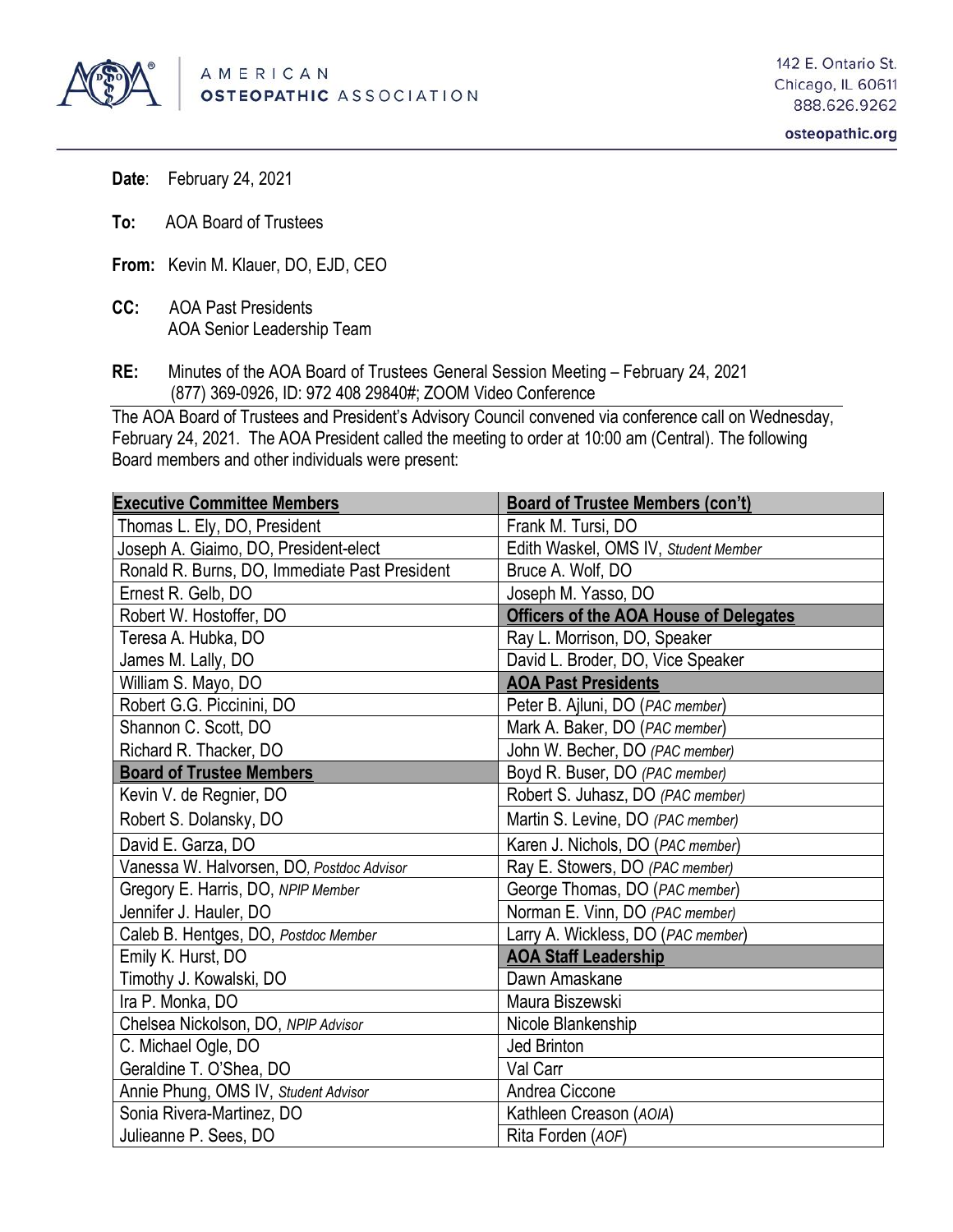

| Jeff Fraler                                                  | Josh Prober                                  |
|--------------------------------------------------------------|----------------------------------------------|
| Jamie Free                                                   | David Pugach                                 |
| Priya Garg                                                   | Darcy Steinberg-Hastings                     |
| Brooke Johnson                                               | Charles "Bud" Templin                        |
| Kevin M. Klauer, DO, EJD ( <i>Exec Committee Secretary</i> ) | Lori Wemhoff                                 |
| <b>Sharon McGill</b>                                         | Tamara Collum (Recording Secretary)          |
| Mollie Pillman                                               | Denita Adams-Gillard (Add'l Staff attending) |

The osteopathic pledge of commitment was recited, and the meeting participants were asked to keep the AOA's mission and vision statements in mind throughout the call. The President asked the Board to disclose any conflicts or duality of interest regarding any of the agenda topics for discussion and/or action. None were noted or declared.

The following actions were taken by the committee upon motion, duly seconded, followed by an opportunity for discussion:

1. **Adoption of the agenda** for the February 24, 2021 call.

#### Leadership Reports

**President's Report** – The report highlighted the following accomplishments:

- This is the first virtual year with a virtual President.
- The AOA's business is being conducted while remaining cost effective.
- The AOA was restructured; is more efficient and functions better than the former structure.
- The HOD, Special HOD, OMED, and Midyear have all been accomplished virtually. There have been advances in membership, certifying board services, CME, and the transition to the single GME system.
- The match program had a successful rate of 99.29% matching into post graduate training programs.
- The advocacy efforts, virtual meetings with congressional leadership and affiliate leaders have not stopped. While remaining resilient and flexible, the work will continue to move the osteopathic profession forward.

**President-Elect's Report** – The report highlighted the following accomplishments:

- This year has been challenging and yet a learning experience while facing work in several different environments.
- Talks are ongoing with board members and affiliates as we continue to navigate in these conditions moving forward.
- Change has caused movement in a slightly newer direction. Being virtual has allowed us to hear new voices and ideas which can lead to modifications from the way things were historically done.

**CEO's Report** – The CEO addressed the following:

- The governance and operations leaders will share accomplishments today, and so many are deserving of recognition.
- Thank you to all affiliate colleagues and friends for all that is done in support of the profession as work continues towards a successful future.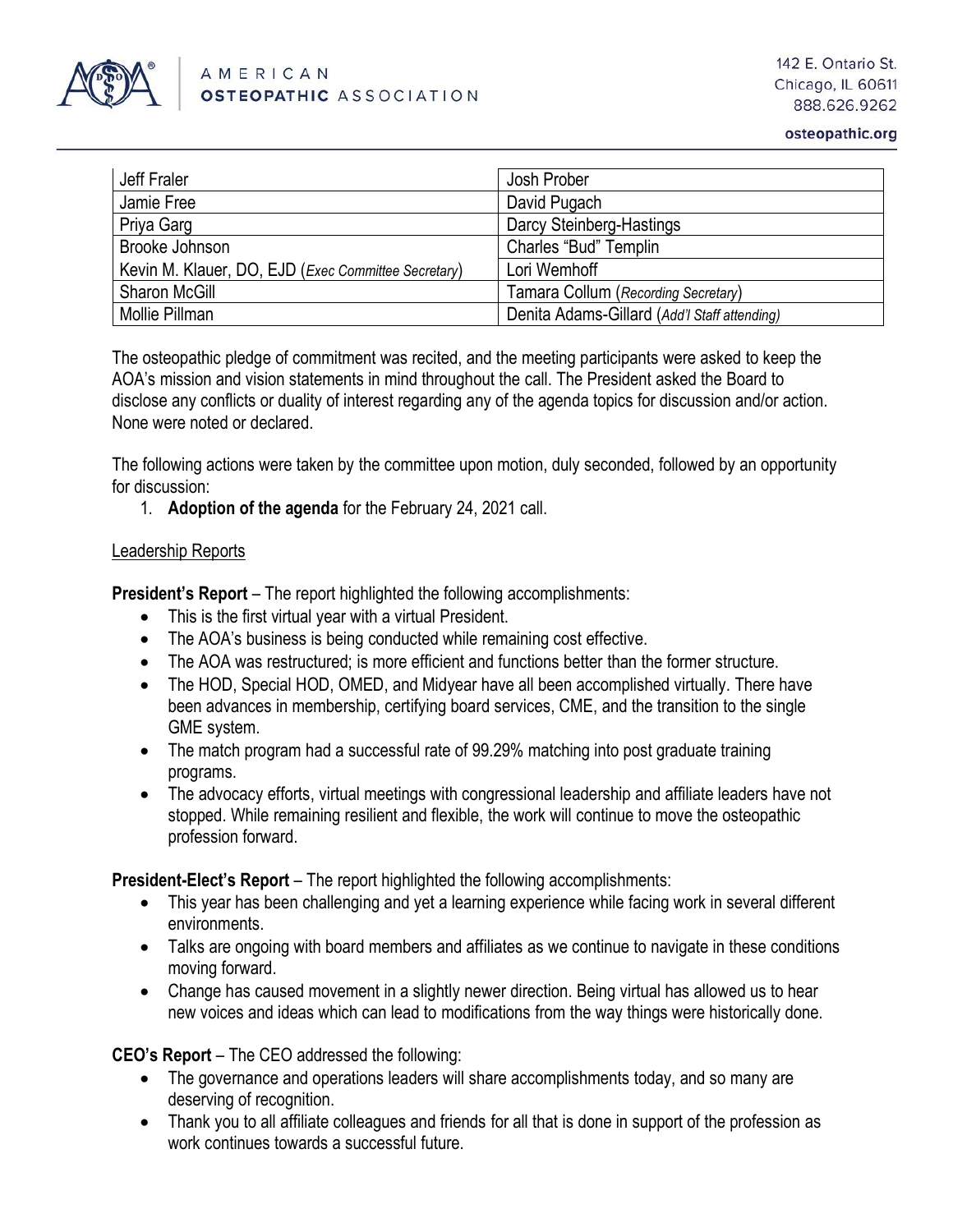

**Branding Campaign Update**: (*SVP, Communications and Marketing/Dir of Client Leadership, Two by Four/CEO, Two by Four)*

Two by Four revealed the new campaign presentation video for the Board with descriptive detail and focus on the relationship between DOs and their patients. A mixed media outreach will target three areas:

- Audience
- External Audience Women/Men with families searching for a healthcare provider that fits their needs.
- Active Seekers + Status Quo personas.
- Internal Audience Current AOA members, medical students and/or those on the path to become DOs, and other DOs.

## Geography

- Heaviest media presence will focus on the top 10 DO markets.
- National reach achieved through SEM, social, and other channels.

#### Potential Tactics

- TV/Video
- Podcasts/Audio
- Digital/Print

# **AOA Organizational Structure:** (*CEO/Chief of Staff*)

The Board was updated on the governance structure goals, operations interface, and departmental reporting structure.

- Governance and Operational Restructure Created to better serve the AOA and improve/streamline communications.
- Operations Interface The operations grid was reviewed to show the alignment between the Board, B/C/Cs, CEO, Department Chairs, Senior Leadership Team (SLT), and AOA staff.
- Senior Leadership Team/AOA Department Structure The structure of the Senior Leadership Team and AOA departments was reviewed.

#### **Affiliate Relations:** (*Chair, VP, Affiliate Relations*)

The governance structure and operational structure were shared with the Board. Highlights of the new Bureau of Affiliate Relations (BAR) are listed below.

BAR Objectives:

- Establish a process and mechanism for affiliate leaders to provide input on critical issues being considered by the AOA BOT.
- Receive and consider affiliate leader input and communicate such information to the President and BOT.
- Participate in the development of an affiliate leader educational program.

BAR Outcomes:

- Held two meetings Nov 2020/Feb 2021
- Acknowledged needs of affiliates/discussed affiliate leader educational program.
- Reviewed *Affiliate News* survey data.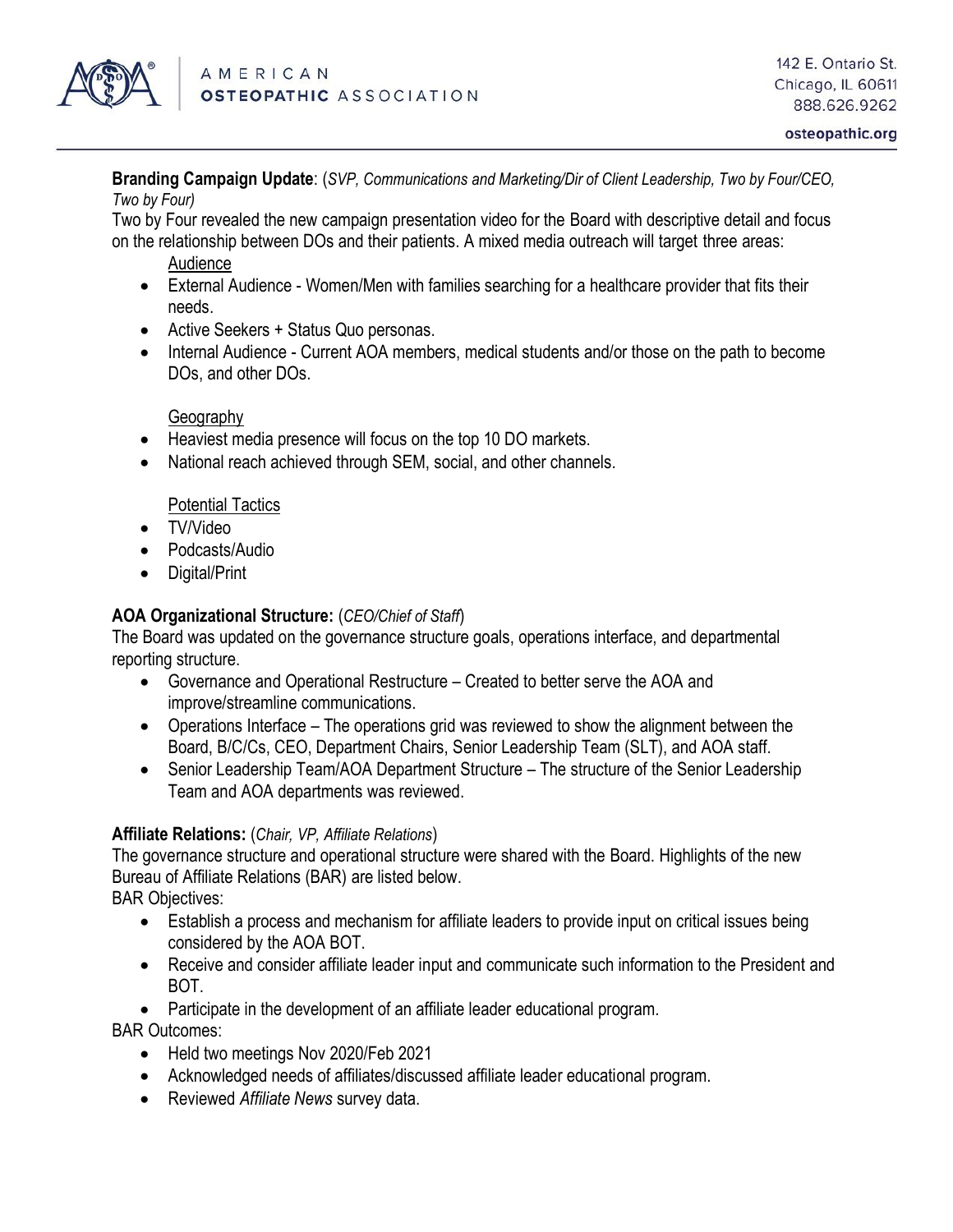

Department of Affiliate Relations Update:

- Management resources available.
- Day to day liaison between AOA and affiliates by providing them with information/tools/resources to effectively lead their organizations.
- Eight signature programs geared toward servicing the needs of our affiliates with operational goals.
- Affiliate satisfaction surveys (OMED/Email)
- Collaboration with SOMA Virtual Advocacy Day, quarterly calls with AOA CEO, strategic planning retreat for2021-2023, support of medical students during COVID-19 and regular column in *Affiliate News*.

## **Business/Finance Affairs:** (*Chair, CFO*)

The governance structure and operational structure were shared with the Board. The goal of the department is to be more efficient in operations of the organization as well as continuing with the financial savings. See updates below:

- AOA Audit Committee Reports were accepted in October 2020.
- AOA Operating and Capital Budgets Approved at HOD in July 2021.
- AOA Operating Financial Performance Financial savings moving ahead and positive revenue.
- AOA Non-Operating Financial Performance Funds are good, and a move was made to a cash management program. 142 Building renovations are on track. Some changes were made but are within budget.
- AOA Finance Department Operational Improvements Slight adjustments were made and approved.

#### **Educational Affairs:** (*Chair, VP, Graduate Medical Education*)

The governance structure and operational structure were shared with the Board. The 2020-21 Bureau of Education (BOE) objectives are highlighted below:

- Governance oversight on issues relating to: Undergraduate Medical Education (UME), Graduate Medical Education (GME) and Continuing Medical Education (CME).
- Governance oversight to the subordinate councils of BOE: Council of OMED, Program and Trainee Review Council (PTRC), and Council on OGME development (COGMED).

Bureau of Osteopathic Education – The role has evolved this year due to governance changes and the conclusion of the transition to a single GME accreditation system.

Program and Trainee Review Council – Continue to accredit programs and monitor resident's completion of training and work collaboratively with osteopathic specialty colleges to ensure programs and residents are meeting AOA GME standards.

Council on OGME Development – Governance oversight with respect to AOA's efforts to expand the number of programs with Osteopathic Recognition. Assist with sourcing of candidates for ACGME appointments.

Department of Educational Affairs:

• Bureau of Osteopathic Specialist (BOS) – Governance oversight on issues relating to AOA board certification and its certifying boards.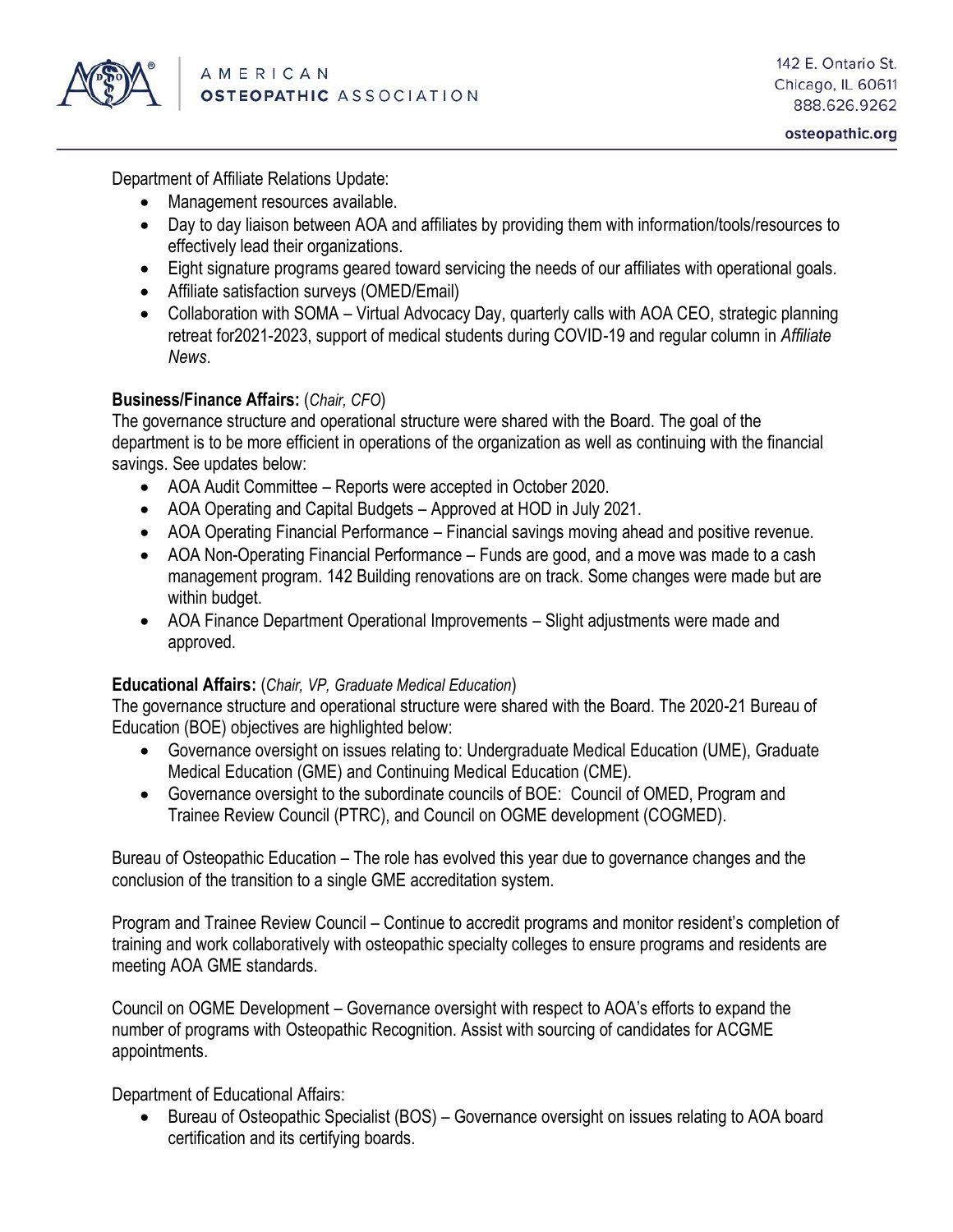

- Council of OMED Governance oversight for OMED.
- Commission on Osteopathic College Accreditation Accreditation of colleges of osteopathic medicine.

#### **Governmental Affairs:** (*Chair, SVP, Public Policy*)

The governance structure and operational structure were shared with the Board. The Bureau on Federal Health Programs (BFHP) objectives are listed below:

- Provide advice on federal policy issues impacting the practice of osteopathic medicine and AOA members.
- Provide oversight of the AOA's grassroots legislative advocacy program.
- Provide input on engagement with osteopathic state affiliates and specialty colleges.
- Supports the AOA Training in Policy Studies Program (TIPS).

The Council program objectives are listed below:

Council on Economic and Regulatory Affairs –

- Provide advice on issues relating to healthcare business and practice management impacting the practice of osteopathic medicine and AOA members.
- Identify and monitor payer behaviors adversely impacting AOA members.
- Recommend strategies to address payer issues and policies adversely impacting our members.

Council on State Health Affairs -

- Provide advice on state legislative and regulatory issues impacting the practice of osteopathic medicine and AOA members.
- Provide recommendations on ways the AOA can support affiliate engagement on state legislative and regulatory initiatives.

2021 DO Day Overview – Keynote speakers on March 7 and 8 with live Q&A sessions. Individualized learning tracks for affiliate leaders, students, and physicians with up to 8.5 hours of CME. New this year are the advocacy awards recognizing excellence in individual and organizational public policy advocacy.

Osteopathic Advocacy Network – Provides participants with increased education and training, including invitations to monthly public policy roundtable discussions with AOA staff.

#### **Professional Affairs/Membership**: (*Chair/CEO*)

The governance structure and operational structure were shared with the Board. The three Bureaus' 2020- 21 objectives were discussed and are listed below:

Bureau of Membership –

- Provide governance oversight with respect to membership services.
- Provide governance oversight with respect to dues structure and fees.
- Provide governance oversight with respect to annual membership renewal processes.
- Recommend specific membership initiatives for aggressive membership growth.
- Develop a mechanism to promote student membership within the COMS.

Bureau of Emerging Leaders –

• Provide governance oversight with respect to interests of osteopathic medical students.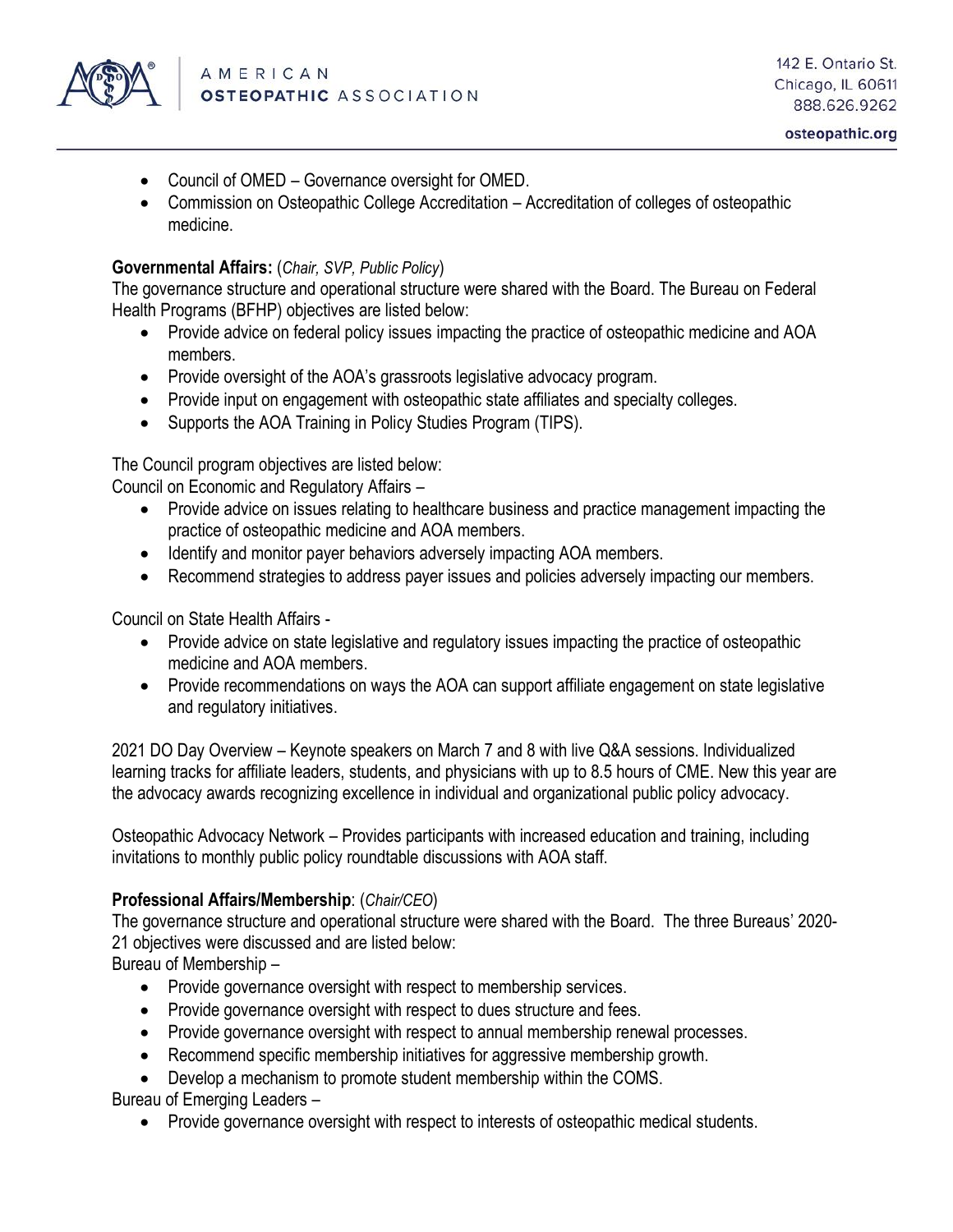

- Provide governance oversight with respect to the interests of osteopathic physicians in postdoctoral training.
- Provide governance oversight with respect to the interests of physicians within 10 years of graduation from their college of osteopathic medicine.
- Provide a quarterly report to the BOT, regarding the current issues facing all three BEL categories.
- Publish a monthly or quarterly publication to all BEL constituents.
- Survey the BEL constituents, regarding their various interests, concerns and needs.

Bureau of International Osteopathic Medicine –

- Provide governance oversight with respect to expansion of the osteopathic profession internationally.
- Advise the AOA BOT on issues associated with the osteopathic profession internationally.
- Work collaboratively with the Osteopathic International Alliance to support their mission.

#### **Research and Public Health Affairs**: (*Chair/VP, Research and Public Health*)

The governance structure and operational structure were shared with the Board. The purpose of the Bureau of Osteopathic Research and Public Health (BORPH) is listed below:

- Directs all AOA research and public health activities.
- Identifies key public health initiatives in which the AOA should participate.
- Provides comments on national public health issues, emphasizing the osteopathic perspective.
- Participates in the development of OMED activities such as public health educational programs and the research call for abstracts and poster competition.
- Reviews existing AOA policy and develops new policies for submission to the House of Delegates meeting.

The BORPH Goals were shared with the Board and listed below:

- Create a problem/question-focused research grant program.
- Make recommendations to the AOA BOT for annual public health initiatives of the AOA.
- Considering COVID-19, promote the need to maintain a well-being immunization schedule including influenza.
- Create unique resources defining and addressing healthcare disparities.
- Investigate additional funding sources for osteopathic research funding.

# **AOA Affiliate Reports Presentations & Updates**

The Board heard presentations and reports from the following groups:

- Advocates for the American Osteopathic Association, (*Presiden*t).
- American Osteopathic Foundation, (*President/CEO*).
- Association of Osteopathic State Executive Directors (*President*).
- Society of Osteopathic Specialty Executives, (*President*).
- Student Osteopathic Medical Association, (*President*).
- Osteopathic International Alliance, (*Chair*).
- American Osteopathic Information Association, (*Chair/Executive Director*).
- American Association of Osteopathic Examiners, (*President*).
- National Board of Osteopathic Medical Examiners, (*President/CEO*).
- American Association of Colleges of Osteopathic Medicine, (*President/CEO*).
- Council of Osteopathic Student Government Presidents, (*Chair*).